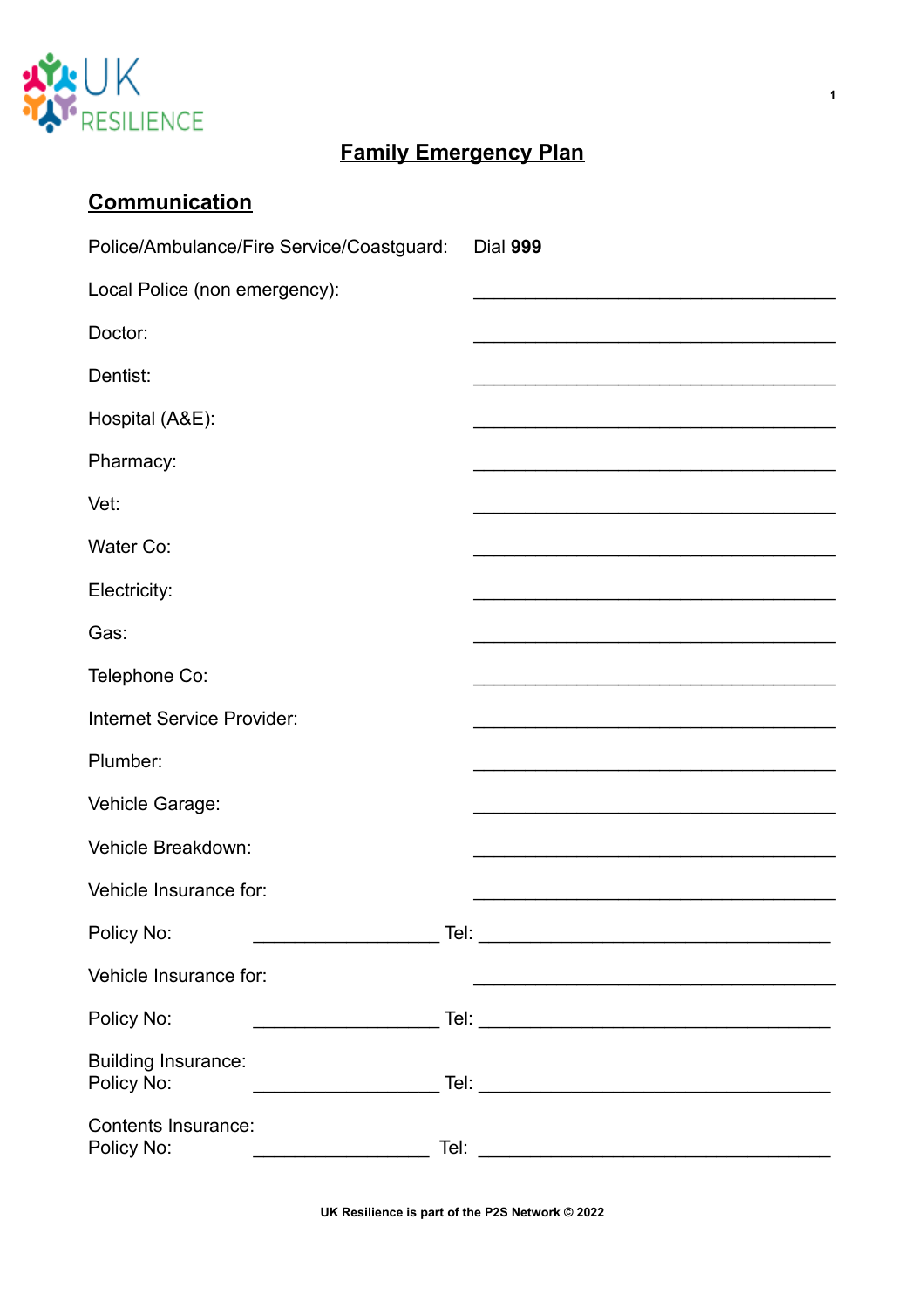#### Childcare:

|                            | School/College for: _________________________Tel: ______________________________  |
|----------------------------|-----------------------------------------------------------------------------------|
|                            | School/College for: _________________________Tel: ______________________________  |
|                            | School/College for: ________________________Tel: _______________________________  |
|                            | School/College for: ________________________Tel: _______________________________  |
|                            | School/College for: __________________________Tel: _____________________________  |
|                            | Works number for: ____________________________Tel: ______________________________ |
|                            | Works number for: ____________________________Tel: _____________________________  |
|                            | Works number for: ___________________________Tel: ______________________________  |
|                            | Works number for: ____________________________Tel: _____________________________  |
|                            |                                                                                   |
|                            |                                                                                   |
|                            |                                                                                   |
|                            |                                                                                   |
|                            |                                                                                   |
| In Case of Emergency (ICE) |                                                                                   |
| Name:                      |                                                                                   |
| Relationship:              |                                                                                   |
| Tel:                       |                                                                                   |
| Email:                     |                                                                                   |
| Name:                      |                                                                                   |
| Relationship:              |                                                                                   |
| Tel:                       |                                                                                   |
| Email:                     |                                                                                   |
|                            |                                                                                   |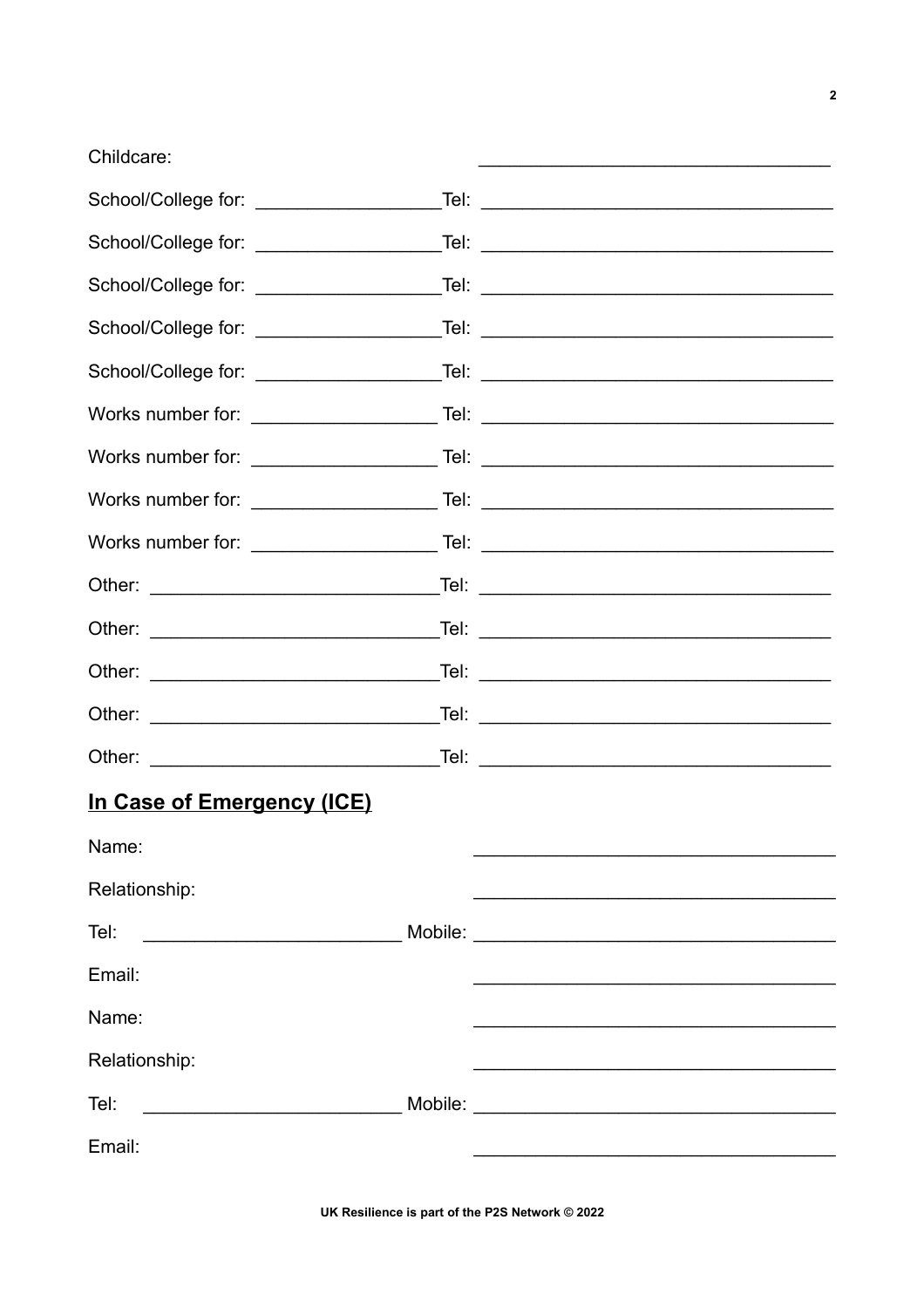# **Utilities Isolation**

| Water isolation tap is located at: |                                                                                   |
|------------------------------------|-----------------------------------------------------------------------------------|
|                                    |                                                                                   |
|                                    |                                                                                   |
|                                    |                                                                                   |
|                                    |                                                                                   |
|                                    |                                                                                   |
| Gas valve located at:              |                                                                                   |
|                                    |                                                                                   |
|                                    |                                                                                   |
| Other:                             |                                                                                   |
|                                    | ,我们也不能在这里的人,我们也不能在这里的人,我们也不能在这里的人,我们也不能在这里的人,我们也不能在这里的人,我们也不能在这里的人,我们也不能在这里的人,我们也 |
|                                    |                                                                                   |
| Notes:                             |                                                                                   |
|                                    |                                                                                   |
|                                    |                                                                                   |
|                                    |                                                                                   |
|                                    |                                                                                   |
|                                    |                                                                                   |
|                                    |                                                                                   |
|                                    |                                                                                   |
|                                    |                                                                                   |
|                                    |                                                                                   |
|                                    |                                                                                   |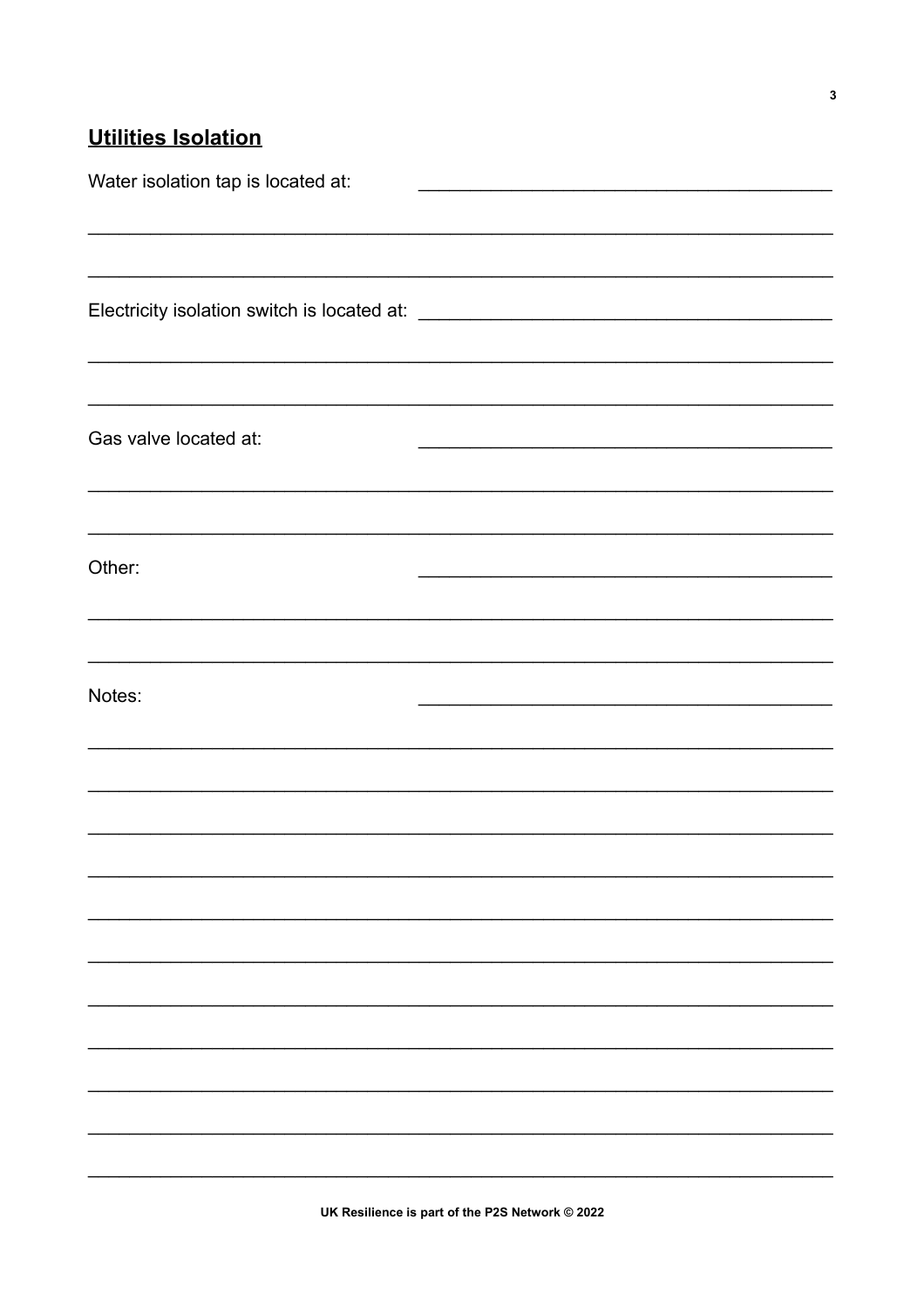### **Plan -***Guidance*

**Evacuation** - If you need to evacuate your home and time permits.

- Ensure all parties are suitably dressed for the time of year.
- Switch off the home utilities
- Make sure all parties are accounted for.
- Collect pets (where applicable).
- Grab your Evac Pack(s).
- Leave and secure your premises.

Make your way to your pre-determined safe area. This may be a friends or neighbours, a community hall, a member of your family or a local hotel such as a Travel Lodge. Where you go will be greatly dependant on the type of disaster and who is advising you to evacuate. If it is the emergency services they will direct you.

#### **Larger scale emergency**

If the emergency occurs during the work/school/college day then you need to decide on who will be responsible for collecting the children. This would possibly be the person who works closest. Or make advance plans for a family member or trusted friend to collect them.

You then need to decide on where you will all meet up. This may be back at your home if it is outside of the affected area, or at a friends or family members property.

It would be prudent to also discuss and plan to have another fall back area that is outside of your town or city. Again, this could be a member of your family, a close friend or a hotel. You need to think and discuss these plans with your family so responsibilities are designated and everyone knows what to do and where to go. And of course discuss your plans with your designated friends/family. This could be reciprocal. If *they* need to evacuate then your property may be their safe place.